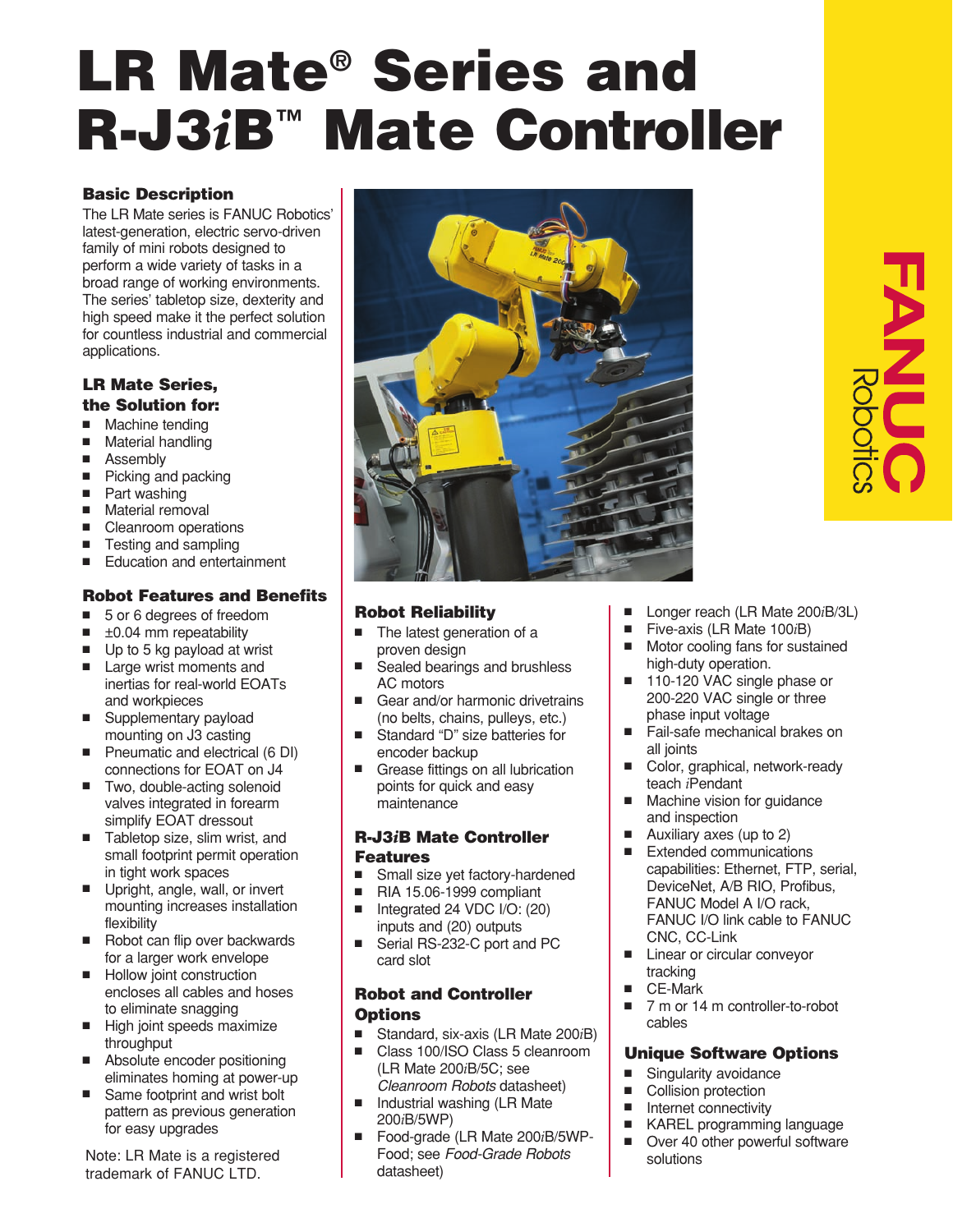#### **Dimensions Isometrics**

#### **LR Mate 100***i***B**



#### **LR Mate 200***i***B/5P, /5WP & /5WP-Food**



**LR Mate 200***i***B/3L**



**LR Mate 100***i***B** 



**LR Mate 200***i***B/5P**



**LR Mate 200***i***B/3L**

154



All dimensions are shown in millimeters. Detailed CAD data are available upon request.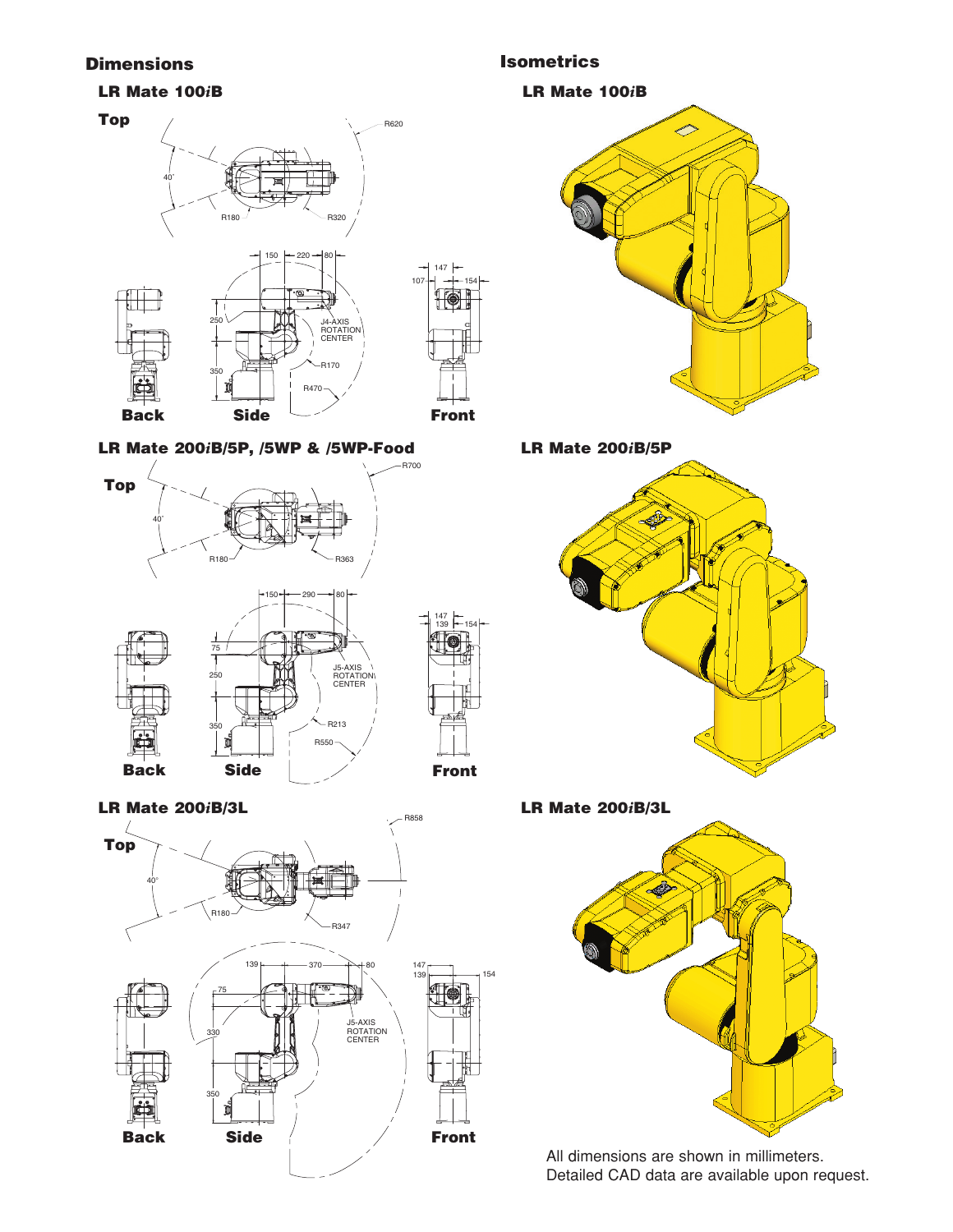#### **LR Mate Series Robot Specifications**

| Item                                                    |                | 100iB                                                                                                       | 200iB/5P                                                                                                        | 200iB/3L<br><b>Long Arm</b>                                                                          | 200iB/5C<br><b>Cleanroom</b>                                                                                    | 200iB/5WP<br>$200iB/5WP$ -Food                                                          |
|---------------------------------------------------------|----------------|-------------------------------------------------------------------------------------------------------------|-----------------------------------------------------------------------------------------------------------------|------------------------------------------------------------------------------------------------------|-----------------------------------------------------------------------------------------------------------------|-----------------------------------------------------------------------------------------|
| Axes                                                    |                | 5                                                                                                           | 6                                                                                                               | 6                                                                                                    | 6                                                                                                               | 6                                                                                       |
| Payload at wrist <sup>1</sup> (kg)                      |                | 5                                                                                                           | 5                                                                                                               | 3                                                                                                    | 5                                                                                                               | 5                                                                                       |
| Reach (mm)                                              |                | 620                                                                                                         | 700                                                                                                             | 858                                                                                                  | 700                                                                                                             | 700                                                                                     |
| Repeatability (mm)                                      |                | ±0.04                                                                                                       | ±0.04                                                                                                           | ±0.04                                                                                                | ±0.04                                                                                                           | ±0.04                                                                                   |
| Interference radius (mm)                                |                | 180                                                                                                         | 180                                                                                                             | 180                                                                                                  | 180                                                                                                             | 180                                                                                     |
| <b>Motion range</b><br>(degrees)                        | J1             | 320                                                                                                         | 320                                                                                                             | 320                                                                                                  | 320                                                                                                             | 320                                                                                     |
|                                                         | J2             | 185                                                                                                         | 185                                                                                                             | 185                                                                                                  | 185                                                                                                             | 185                                                                                     |
|                                                         | J3             | 365                                                                                                         | 315                                                                                                             | 340                                                                                                  | 315                                                                                                             | 315                                                                                     |
|                                                         | J <sub>4</sub> | 240                                                                                                         | 380                                                                                                             | 380                                                                                                  | 380                                                                                                             | 380                                                                                     |
|                                                         | J <sub>5</sub> | 720                                                                                                         | 240                                                                                                             | 240                                                                                                  | 240                                                                                                             | 240                                                                                     |
|                                                         | J <sub>6</sub> | $\overline{\phantom{a}}$                                                                                    | 720                                                                                                             | 720                                                                                                  | 720                                                                                                             | 720                                                                                     |
| Motion speed <sup>2</sup><br>(degrees/s)                | J1             | 240                                                                                                         | 180                                                                                                             | 140                                                                                                  | 180                                                                                                             | 180                                                                                     |
|                                                         | J2             | 270                                                                                                         | 180                                                                                                             | 150                                                                                                  | 180                                                                                                             | 180                                                                                     |
|                                                         | J3             | 270                                                                                                         | 225                                                                                                             | 160                                                                                                  | 225                                                                                                             | 225                                                                                     |
|                                                         | J <sub>4</sub> | 330                                                                                                         | 400                                                                                                             | 400                                                                                                  | 400                                                                                                             | 400                                                                                     |
|                                                         | J <sub>5</sub> | 480                                                                                                         | 330                                                                                                             | 330                                                                                                  | 330                                                                                                             | 330                                                                                     |
|                                                         | J6             | $\overline{\phantom{a}}$                                                                                    | 480                                                                                                             | 480                                                                                                  | 480                                                                                                             | 480                                                                                     |
| <b>Wrist moment</b><br>(kgf-cm)                         | J <sub>4</sub> | 74                                                                                                          | 74                                                                                                              | 74                                                                                                   | 74                                                                                                              | 74                                                                                      |
|                                                         | J5             | 53.1                                                                                                        | 74                                                                                                              | 74                                                                                                   | 74                                                                                                              | 74                                                                                      |
|                                                         | J6             | u.                                                                                                          | 53.1                                                                                                            | 53.1                                                                                                 | 53.1                                                                                                            | 53.1                                                                                    |
| Wrist inertia<br>$(kqf\cdot cm\cdot s^2)$               | J <sub>4</sub> | 1.4                                                                                                         | 1.4                                                                                                             | 1.4                                                                                                  | 1.4                                                                                                             | 1.4                                                                                     |
|                                                         | J <sub>5</sub> | 0.72                                                                                                        | 1.4                                                                                                             | 1.4                                                                                                  | 1.4                                                                                                             | 1.4                                                                                     |
|                                                         | J6             | $\mathbf{u}$                                                                                                | 0.72                                                                                                            | 0.72                                                                                                 | 0.72                                                                                                            | 0.72                                                                                    |
| Fail-safe brakes <sup>3</sup>                           |                | J2, J3                                                                                                      | J2, J3                                                                                                          | J2, J3                                                                                               | J2, J3                                                                                                          | J2, J3                                                                                  |
| Mass (kg)                                               |                | 38                                                                                                          | 45                                                                                                              | 47                                                                                                   | 45                                                                                                              | 45                                                                                      |
| Mounting positions <sup>4</sup>                         |                | Floor, inverted                                                                                             | Floor, angle, wall, inverted                                                                                    | Floor, angle, wall, inverted                                                                         | Floor, angle, wall, inverted                                                                                    | Floor, angle, wall, inverted                                                            |
| Ambient Temperature (°C)                                |                | 0 to 45                                                                                                     | 0 to 45                                                                                                         | 0 to 45                                                                                              | 0 to 45                                                                                                         | 0 to 45                                                                                 |
| <b>Ambient Humidity</b>                                 |                | Normally: $\leq$ 75% RH.<br>Short term: $( \le$ one month):<br>≤ 95% RH. No condensation<br>(dew or frost). | Normally: $\leq$ 75% RH.<br>Short term: $( \le$ one month)<br>$\leq$ 95% RH. No condensation<br>(dew or frost). | Normally: ≤ 75% RH.<br>Short term: $( \le$ one month)<br>≤95% RH. No condensation<br>(dew or frost). | Normally: $\leq$ 75% RH.<br>Short term: $( \le$ one month)<br>$\leq$ 95% RH. No condensation<br>(dew or frost). | No frost                                                                                |
| Vibration (m/s <sup>2</sup> )                           |                | $\leq 4.9$ ( $\leq 0.5$ G)                                                                                  | $\leq 4.9$ ( $\leq 0.5$ G)                                                                                      | $\leq 4.9$ ( $\leq 0.5$ G)                                                                           | $\leq 4.9$ ( $\leq 0.5G$ )                                                                                      | $\leq 4.9 \leq 0.5G$                                                                    |
| <b>Special Application</b><br>Environments <sup>5</sup> |                | IP50 forearm and wrist.<br>IP50 body                                                                        | IP67 forearm and wrist.<br>IP65 body                                                                            | IP67 forearm and wrist.<br>IP65 body                                                                 | <b>ISO Class 5</b><br>(Class 100 per U.S.<br>Federal Standard 209E)                                             | IP67 entire robot<br>(Additional differences between<br>Washdown & Food-Grade variants) |
| Noise Level (dB)                                        |                | ≤70                                                                                                         | ≤70                                                                                                             | ≤70                                                                                                  | ≤70                                                                                                             | ≤70                                                                                     |

#### **Notes:**

(1) The wrist must face downward when LR Mate 100*i*B with 5 kg is over 600 mm reach or when LR Mate 200*i*B with 5 kg is over 650 mm reach.

(2) Higher sustained motion speeds available with High Duty option.<br>(3) Brakes on all axes optional.<br>(4) J1 motion range and speed de-rated when angle- or wall-mounted.<br>(5) IP67/65 optional on LR Mate 100iB. LR Mate 200iB/

#### **R-J3***i***B Mate Controller Specifications**

| <b>Item</b>                     |                                                                                                                                       |  |  |
|---------------------------------|---------------------------------------------------------------------------------------------------------------------------------------|--|--|
| <b>External Dimensions (mm)</b> | 410(W) X 470(H) X 320(D) for RIA                                                                                                      |  |  |
|                                 | Optional: 530(W) X 470(H) X 320(D) for CE                                                                                             |  |  |
| Ambient Temperature (°C)        | 0 to $45^\circ$                                                                                                                       |  |  |
| <b>Ambient Humidity</b>         | Normally: ≤75% RH                                                                                                                     |  |  |
|                                 | Short term (less than one month): ≤95% RH                                                                                             |  |  |
|                                 | No condensation (dew or frost)                                                                                                        |  |  |
| Vibration $(m/s2)$              | ≤4.9 (≤0.5G)                                                                                                                          |  |  |
| <b>Power Supply</b>             | Single-phase 200-220 VAC +10%, -15%, 50/60Hz +/-1Hz<br>Optional: single-phase 110 to 220 VAC<br>Optional: three-phase 200 to 220 VAC. |  |  |
| <b>Power Consumption</b>        | 0.4 to 0.5 kW (average), 1 kVa (maximum)                                                                                              |  |  |
| CPU                             | Multi-processor architecture based on R-3iB                                                                                           |  |  |
|                                 | (separate motion and communication) with real time                                                                                    |  |  |
|                                 | clock-calendar                                                                                                                        |  |  |
| <b>Controlled axes</b>          | 5 (LR Mate 100iB)                                                                                                                     |  |  |
|                                 | 6 (LR Mate 200iB, LR Mate 200iB/3L)                                                                                                   |  |  |
|                                 | Optional: 8 (including robot axes) using 8 axis control<br>card; auxiliary axes available using mini-slot on CPU                      |  |  |
| I/O Connectivity                | Digital I/O (20 input/20 output)                                                                                                      |  |  |
|                                 | FANUC I/O Link master mode (slave optional)                                                                                           |  |  |
|                                 | Optional: Model A (modular rack mounted 5 or 10 slots -                                                                               |  |  |
|                                 | user must supply enclosure)                                                                                                           |  |  |
|                                 | Optional: Model B (distributed DIN rail mounted)                                                                                      |  |  |
| Mass (kg)                       | 35 for RIA, Optional: 55 for CE                                                                                                       |  |  |
| Remote I/O sub-systems          | RS-232-C (one port)                                                                                                                   |  |  |
|                                 | Optional: Ethernet, Profibus, DeviceNet                                                                                               |  |  |
| <b>Teach pendant</b>            | Multi-function, large backlit monochrome LCD display                                                                                  |  |  |
|                                 | Optional: Color, graphical, network-ready teach iPendant                                                                              |  |  |
| Memory card slot                | PC Card type 2 interface to ATA flash cards                                                                                           |  |  |
| <b>Miscellaneous</b>            | Optional: line-tracking, machine vision, Karel and more                                                                               |  |  |

#### **R-J3***i***B Mate Controller Dimensions**

**Top**